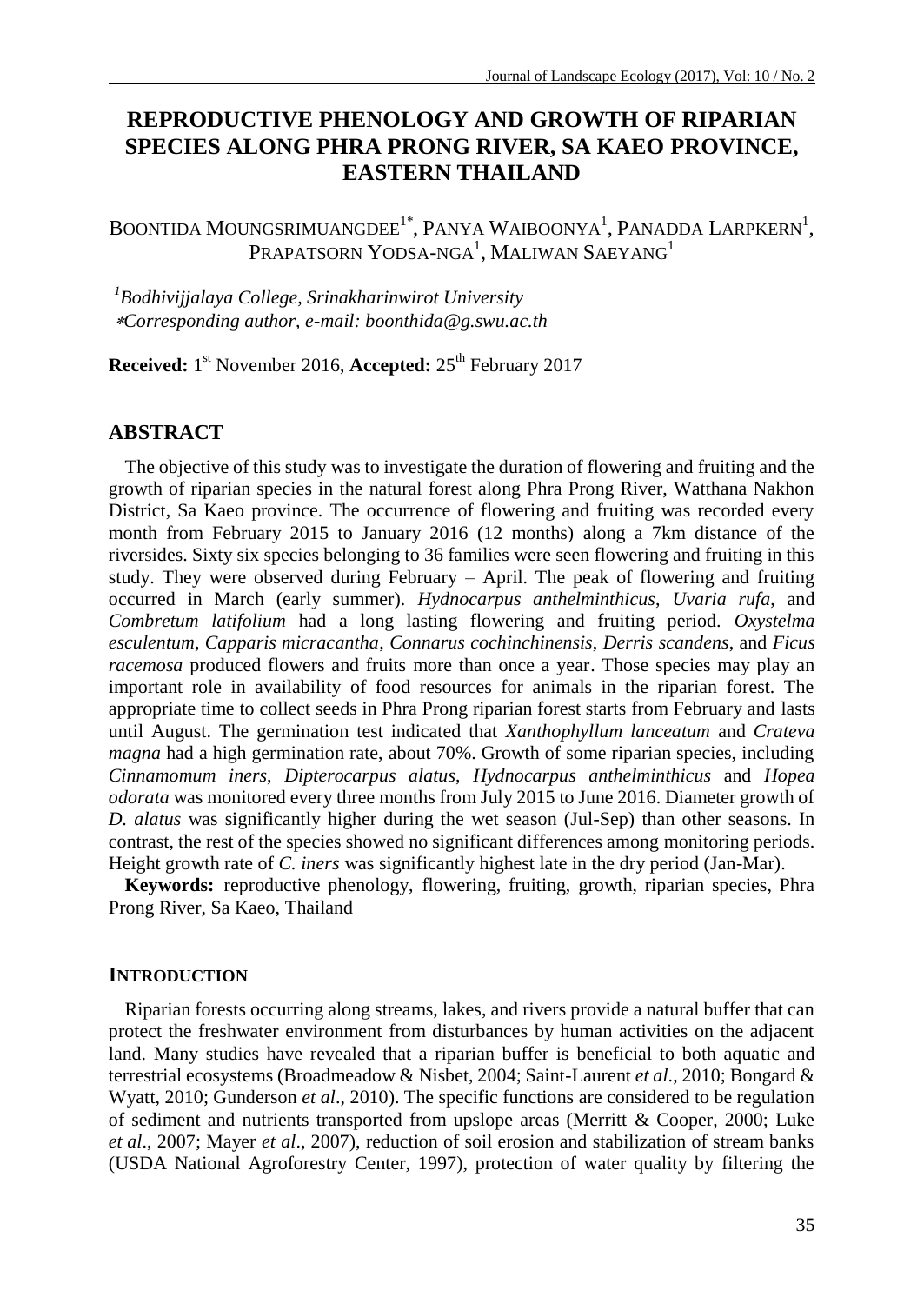heavy metals from the agricultural land (Zhang *et al*., 2010; Pavlovic *et al*., 2016), and providing habitats for wildlife and vegetation (Moungsrimuangdee & Nawajongpan, 2016; Waiboonya *et al*., 2016).

Phra Prong River, which flows through Watthana Nakhon and Muang District of Sa Kaeo Province, is an important water supply for local people and for irrigation systems of many crop fields, particularly rice, sugar cane and cassava. The diversity of flora and fauna within the Phra Prong riparian forest also supplies valuable resources for people living in the neighborhood, such as foliage, fruits, medicinal plants, mushrooms, and fuel-wood (Moungsrimuangdee *et al*., 2017). Recent research indicates that riparian forests along Phra Prong riverbanks are diminishing continuously due to an expansion of agricultural land and current irrigation management practices (Moungsrimuangdee *et al*., 2015). The research also reports that large size native riparian trees of *Hydnocarpus anthelminthicus*, *Xanthophyllum lanceatum*, *Dipterocarpus alatus*, and *Crateva magna* are scattered along the riverbanks. In addition, these species show low natural regeneration by having low numbers of saplings or seedlings. As the native riparian species gradually decrease, pioneer species, especially *Streblus asper*, and *Lepisanthes rubiginosa* are able to grow up and rapidly cover the degraded forest along Phra Prong riverbanks (Moungsrimuangdee *et al*., 2015). A study on seedling growth of existing species could give relevant information to understand the natural regeneration potential in this forest.

The riparian restoration is a key issue for conserving ecosystem services as mentioned above. Information on vegetation structure, composition, and phenology are crucial for restoring disturbed forest (Elliot *et al*., 2013). Phenology is a step for selecting species, providing information of optimum seed collection times, seedling propagation planning as well as relation with other taxa. This study aimed i) to document flowering and fruiting phenology of Phra Prong native species and ii) to monitor seedling growth. This will provide relevant information supporting the riparian restoration programs in these areas.

#### **MATERIALS AND METHODS**

#### **Study area**

The study was carried out along a 7km distance of the Phra Prong Riversides, Nong Mak Fai and Chong Kum Sub–district, Watthana Nakhon District (13º 54' 48" N 102º 22' 46" E, Figure 1). Phra Prong River, which originates from the mountainous range located in Dong Phayayen – Khao Yai Forest Complex, passes through Watthana Nakhon and Muang District of Sa Kaeo Province, flows southwestward to join Hanuman River, and becomes the Prachin Buri River in Krabin Buri District, Prachin Buri Province (Figure 1). *Streblus asper*, *Dipterocarpus alatus*, *Xanthophyllum lanceatum*, *Diospyros pendula*, *Nauclea orientalis*, and *Hydnocarpus anthelminthicus* are common species in this area. The soil properties appeared to be clay to sandy loam with a pH of 4.76 and 2.62 % of organic matter (Moungsrimuangdee *et al*., 2015). Climatic data (2006-2015) were obtained from Aranyaprathet Weather Station (Meteorological Department, 2016). Mean annual air temperature was 28.31 ºC with 73 % of mean annual relative air humidity and 1,404 mm of annual sum of rainfall. Monthly sum of rainfall, mean monthly air temperature, and mean monthly relative air humidity were presented in Figure 2.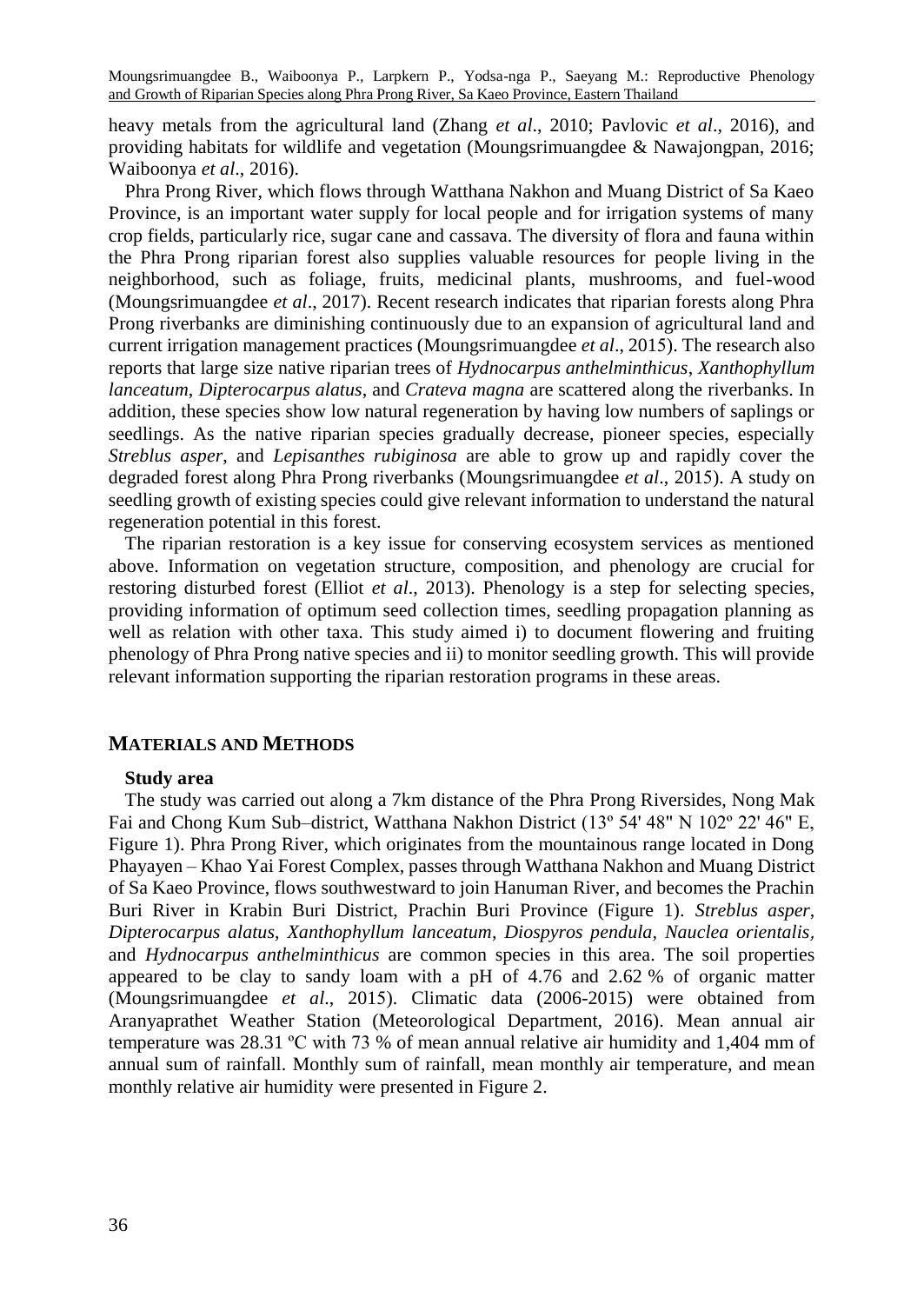**Fig. 1: Location of Phra Prong River and the study site of the flowering and fruiting observation trails along Phra Prong River, Nong Mak Fai and Chong Kum Sub-district, Sa Kaeo Province, Thailand**



**Fig. 2: Monthly sum of rainfall, mean monthly air temperature, and mean monthly relative air humidity at Watthana Nakhon District (Aranyaprathet Weather Station) over 2006-2015**

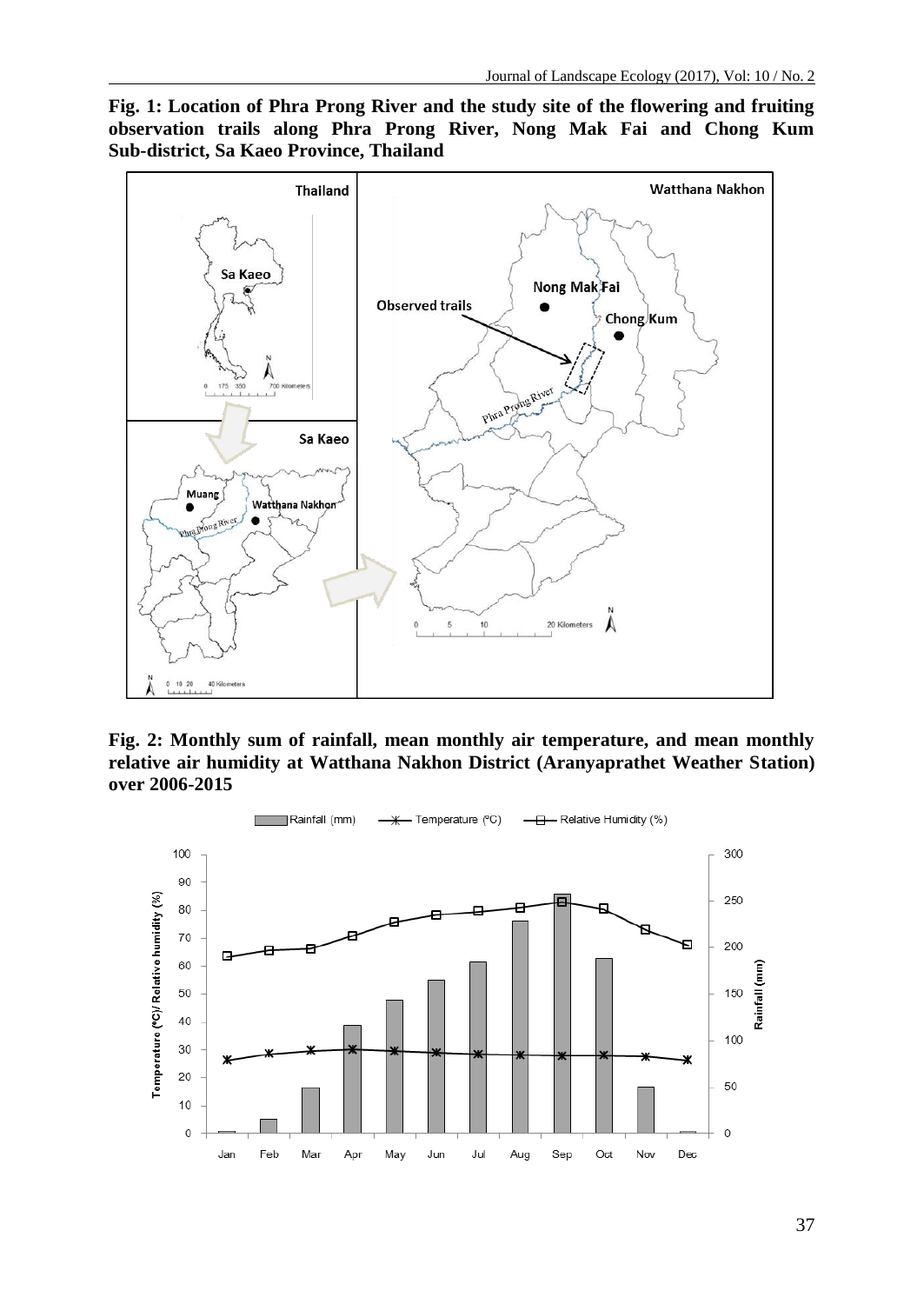## **Flowering and fruiting of riparian species**

All individuals of riparian species found along the surveyed trails were observed in this study. Fruiting and flowering periods were recorded when at least three individuals produced the reproductive parts. The trails were visited monthly from February 2015 to January 2016. The studied species were identified. Taxonomic nomenclature and life forms followed Pooma & Suddee (2014). Voucher specimens were deposited at the laboratory of Bodhivijjalaya College, Srinakharinwirot University.

## **Germination test of riparian species**

The germination ability of three riparian woody species was investigated under nursery conditions at Bodhivijjalaya College, Srinakharinwirot University, Sa Kaeo Province. Mature fruits of *Xanthophyllum lanceatum*, *Crateva magna* and *Hydnocarpus anthelminthicus* were collected randomly in late July 2015. Three replications of 50 seeds, without any damages or decayed parts, were sown into two different soil types, dry sandy soil and wet peat soil. The seed germination, defined as radical emergence, was recorded daily, until 30 days after the last germination recorded. Accumulative germination percentage and Median Length of Dormancy (MLD) were calculated and a comparison between the two different sowing conditions was done.

## **Growth of riparian species**

The growth of native woody species seedlings was observed. *Cinnamomum iners*, *Dipterocarpus alatus*, *Hydnocarpus anthelminthicus*, and *Hopea odorata* are native riparian species. They regenerate and grow naturally in the Phra Prong riparian forest. *C. iners* (n=33), *D. alatus* (n=50), *H. anthelminthicus* (n=27), and *H. odorata* (n=31) seedlings, aged 1-2 years old were selected randomly. The selected seedlings were healthy and had similar diameter at ground level  $(D_0)$  and total height  $(H_t)$  at the initial stage. Seedlings were labelled with plastic tags, and the location recorded for subsequent measurements. Diameter at ground level and total height were measured every three months (July 2015 – June 2016). Relative growth rates (RGR) were assessed using the formula as follow

$$
RGR = \frac{\ln G_2 - \ln G_1}{t_2 - t_1}
$$

Where  $G_1$  and  $G_2$  are diameter at ground level  $(D_0)$  or total height  $(H_t)$  of seedlings at the beginning  $(t_1)$  and end  $(t_2)$  of monitoring periods, respectively.

#### **RESULTS**

#### **Flowering and fruiting periods of the riparian species**

Flowering and fruiting periods of 66 species, from 36 families were observed (Table 1). Flowers were seen every month during the one-year observations, but fruits were not present in November. The number of riparian species producing flowers and fruits was highest in March, with 36 species and 33 species, respectively, whereas, the period from September to January presented the lowest species number (Figure 3). A few species had prolonged flowering and fruiting periods, up to six months, such as *Hydnocarpus anthelminthicus*, *Uvaria rufa*, and *Combretum latifolium*. Nine species produced flowers, and seven species produced fruits more than once a year (Table 1).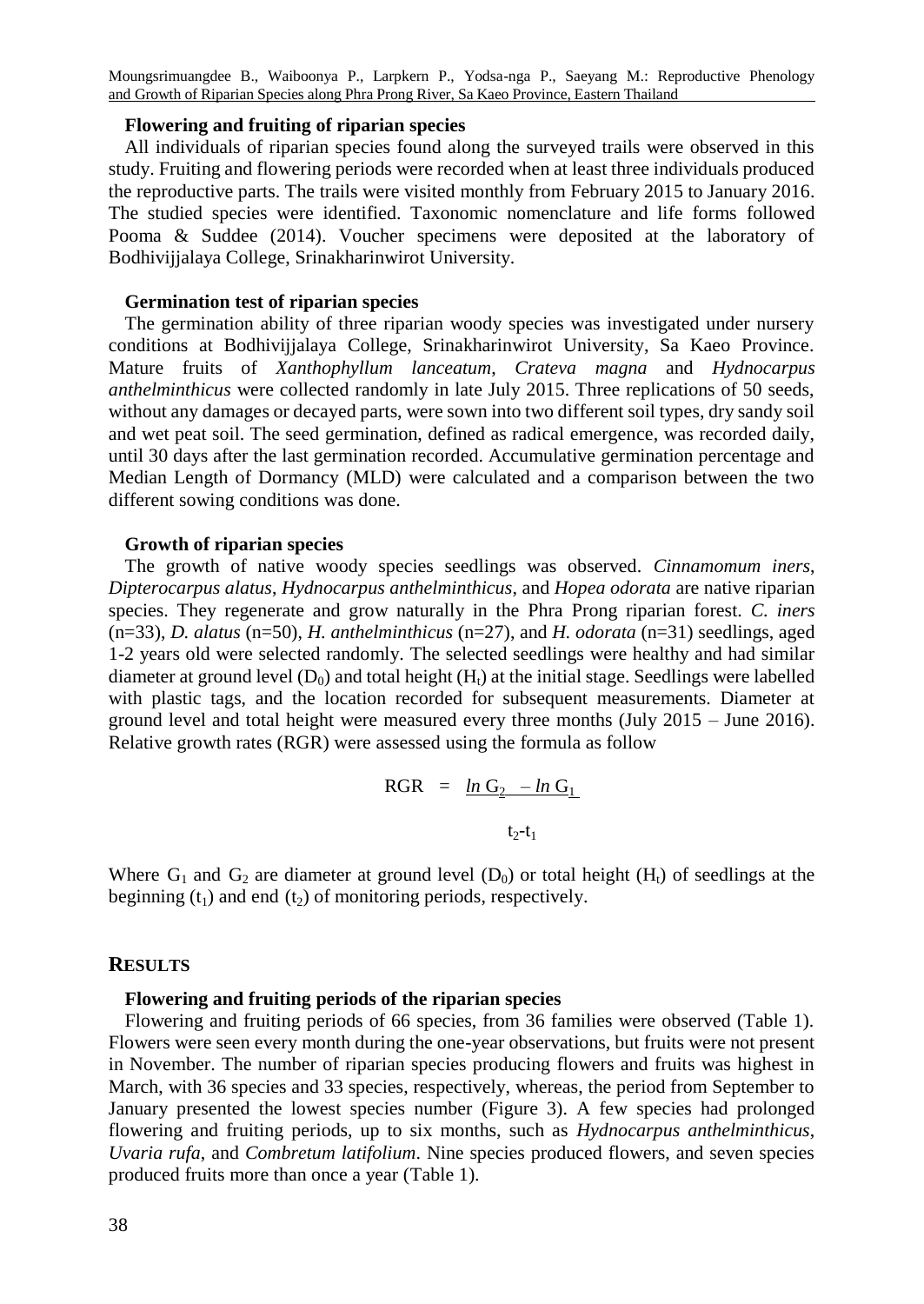# **Table 1: Flowering and fruiting periods of Phra Prong riparian species, Watthana Nakhon District, Sa Kaeo Province during February 2015 – January 2016**

|                 | <b>Family name</b> | <b>Scientific name</b>                                                | Life<br>form*                                      | <b>Period</b>       |                     |
|-----------------|--------------------|-----------------------------------------------------------------------|----------------------------------------------------|---------------------|---------------------|
| No              |                    |                                                                       |                                                    | <b>Flowering</b>    | <b>Fruiting</b>     |
| 1               | Achariaceae        | Hydnocarpus anthelminthicus Pierre ex<br>Laness.                      | T                                                  | Jan-Jun             | Feb-Jul             |
| $\overline{2}$  | Anacardiaceae      | Semecarpus cochinchinensis Engl.                                      | $\mathbf T$                                        | Jan-Feb             | Feb-Apr             |
| 3               | Annonaceae         | Dasymaschalon lomentaceum Finet &<br>Gagnep.                          | S                                                  | Mar                 |                     |
| 4               |                    | Desmos chinensis Lour.                                                | $\mathcal{C}$                                      | Jun-Jul             |                     |
| 5               |                    | Goniothalamus sp.                                                     | $\mathbf T$                                        | Mar                 |                     |
| 6               |                    | Polyalthia suberosa (Roxb.) Thwaites                                  | $\ensuremath{\mathrm{S}}/\ensuremath{\mathrm{ST}}$ | Feb-Apr             | Feb-May             |
| $\tau$          |                    | Uvaria rufa Blume                                                     | $\mathsf{C}$                                       | Mar-Jul             | May-Aug             |
| 8               | Apocynaceae        | Amphineurion marginatum (Roxb.) D. J.<br>Middleton                    | $\mathsf{C}$                                       | Apr                 |                     |
| 9               |                    | Artabotrys siamensis Miq.                                             |                                                    |                     | Jul                 |
| 10              |                    | Ichnocarpus frutescens (L.) W. T. Aiton                               | $\mathsf{C}$                                       | Apr, Oct            | Mar, Sep, Dec       |
| 11              |                    | Oxystelma esculentum (L. f.) Sm.                                      | C                                                  | Feb-Mar,<br>Sep-Oct | Feb-Mar,<br>Sep-Oct |
| 12              |                    | Parameria laevigata (Juss.) Moldenke                                  | $\mathcal{C}$                                      | Feb-Mar             | Feb-Mar             |
| 13              |                    | Tabernaemontana bufalina Lour.                                        | <b>ST</b>                                          | Mar                 | Jun                 |
| 14              |                    | Toxocarpus villosus (Blume) Decne.                                    | $\mathsf{C}$                                       | <b>Nov</b>          | Mar                 |
| $\overline{15}$ |                    | Wrightia religiosa (Teijsm. & Binn.)<br>Benth. ex Kurz                | S                                                  | Mar                 |                     |
| 16              | Asteraceae         | Tarlmounia elliptica (DC) H. Rob., S. C.<br>Keeley, Skvaria & R. Chan | $\mathsf{C}$                                       | Feb-Mar             |                     |
| 17              | <b>Burseraceae</b> | Garuga pinnata Roxb.                                                  | T                                                  | Mar                 | Mar-May             |
| 18              | Capparaceae        | Capparis micracantha DC.                                              | S/ST                                               | Jan-Apr, Dec        |                     |
| 19              |                    | Crateva magna (Lour.) DC.                                             | T                                                  | Feb-Mar             | Apr-Aug             |
| 20              | Combretaceae       | Combretum latifolium Blume                                            | $\mathsf{C}$                                       | Jan-May             | Jan-May             |
| 21              | Connaraceae        | Connarus cochinchinensis (Baill.) Pierre                              | $\ensuremath{\mathrm{S}}/\ensuremath{\mathrm{ST}}$ | Feb-Mar,<br>Aug-Sep | Feb-Mar,<br>Jul-Sep |
| 22              | Convolvulaceae     | Merremia hederacea (Burm. f.) Hallier f.                              | HC                                                 | Feb-Mar, Sep        | Mar                 |
| 23              | Dilleniaceae       | Tetracera loureireii (Finet & Gagnep.)<br>Pierre ex Craib             | $\mathsf{C}$                                       | Mar, Jun            | Jun                 |
| 24              | Dipterocarpaceae   | Dipterocarpus alatus Roxb. ex G. Don                                  | $\mathbf T$                                        | Feb-Mar             | Feb-May             |
| 25              | Euphorbiaceae      | Homonoia riparia Lour.                                                | $\ensuremath{\mathrm{S}}/\ensuremath{\mathrm{ST}}$ | Feb-Mar             |                     |
| 26              | Fabaceae           | Acacia pennata (L.) Willd.                                            | $\mathbf C$                                        | Feb-Mar             | Feb-Apr             |
| 27              |                    | Acacia sp.                                                            | $\overline{C}$                                     | Apr                 | Feb-Mar             |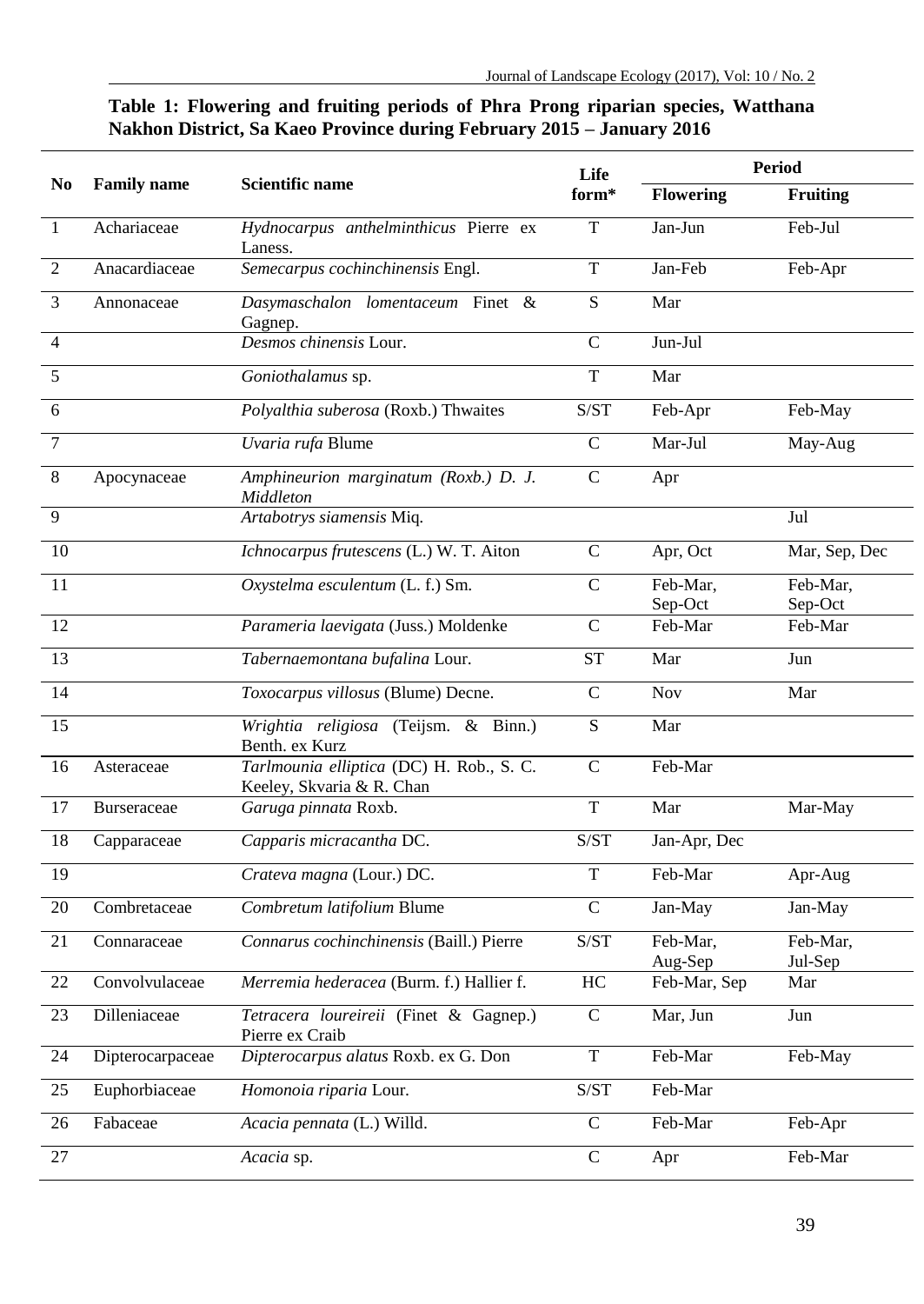**No Family name Scientific name Life form\* Period Flowering Fruiting** *Derris scandens* (Roxb.) Benth. C Apr, Aug Feb-Mar, Sep *Peltophorum dasyrrhachis* (Miq.) Kurz T Feb Gnetaceae *Gnetum montanum* Markgr. C Feb-Mar, Sep Mar Lamiaceae *Gmelina asiatica* L. S Feb-Mar Feb-Mar, Aug *Sphenodesme pentandra* Jack C Mar Apr Lauraceae *Cinnamomum iners* Reinw. ex Blume T Feb Feb Loranthaceae *Loranthus sp.* PaS Mar Malvaceae *Colona auriculata* (Desf.) Craib S Feb, Jun-Jul Mar, Aug *Microcos tomentosa* Sm. T Apr-Jun May-Aug Marantaceae *Donax canniformis* (G. Forster) K. Schum. H Mar-Apr Moraceae *Ficus heterophylla* L. f. CrS Mar-Apr *Ficus hispida* L.f. ST Mar *Ficus racemosa* L. T Feb-Mar, Jul *Streblus asper* Lour. T Feb Mar Myristicaceae *Knema globularia* (Lam.) Warb. T Mar-May Passifloraceae *Passiflora foetida* L. ExC Mar Mar-Apr Phyllanthaceae *Antidesma acidum* Retz. S/ST Mar-May May-Aug *Antidesma ghaesembilla* Gaertn. S/T Apr Apr *Breynia retusa* (Dennst.) Alston S/ST Mar *Bridelia stipularis* (L.) Blume ScanS/ST Mar *Hymenocardia punctata* Wall. ex Lindl. S/T Mar-Apr Mar-Jul 49 Oleaceae *Jasminum scandens* (Retz.) Vahl ScanS/C Feb-Mar Orchidaceae *Aerides falcata* Lindl. & Paxton EO Jun Polygalaceae *Xanthophyllum lanceatum* J. J. Sm. ST Feb-Mar Apr-Jul Primulaceae *Ardisia sanguinolenta* Blume S/ST Mar Mar Rhamnaceae *Ventilago harmandiana* Pierre C Feb-Apr *Ziziphus cambodiana* Pierre ST Jun Rhizophoraceae *Carallia brachiata* (Lour.) Merr. T Mar-Apr Rubiaceae *Nauclea orientalis* (L.) L. T Jul Aug *Oxyceros horridus* Lour. ScanS Mar

Moungsrimuangdee B., Waiboonya P., Larpkern P., Yodsa-nga P., Saeyang M.: Reproductive Phenology and Growth of Riparian Species along Phra Prong River, Sa Kaeo Province, Eastern Thailand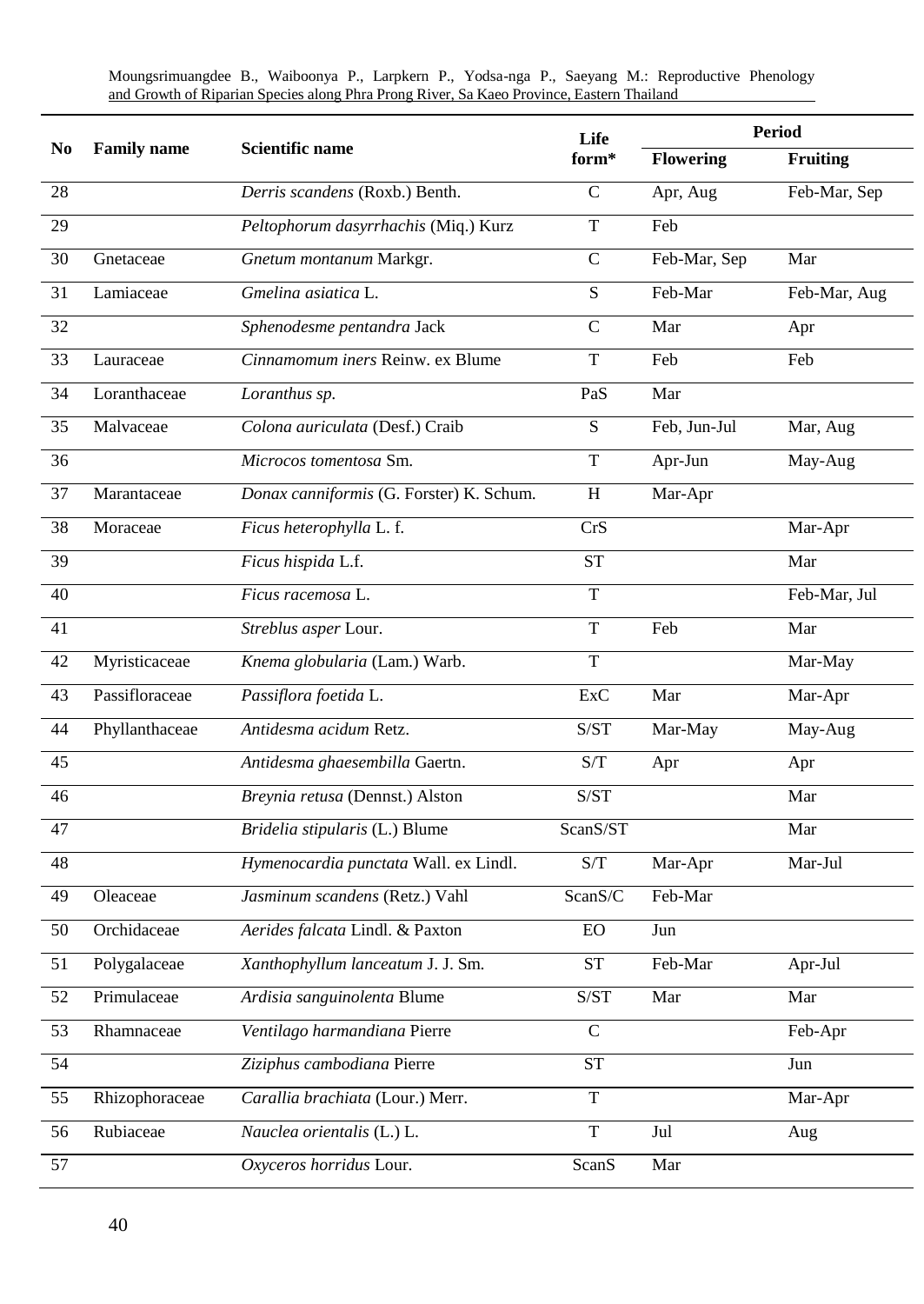| No | <b>Family name</b> |                                                  | Life<br>form* | Period           |          |
|----|--------------------|--------------------------------------------------|---------------|------------------|----------|
|    |                    | Scientific name                                  |               | <b>Flowering</b> | Fruiting |
| 58 |                    | Xantonnea parvifolia (Kuntze) Craib              | S             | Mar              | Mar      |
| 59 | Rutaceae           | Glycosmis pentaphylla (Retz.) DC.                | S/ST          |                  | Mar      |
| 60 | Salicaceae         | Casearia grewiifolia Vent.                       | T             | Feb              |          |
| 61 | Sapindaceae        | Allophylus cobbe (L.) Raeusch.                   | S             | Apr              |          |
| 62 |                    | Lepisanthes rubiginosa (Roxb.) Leenh.            | S/ST          | Feb-Mar          | Mar-Apr  |
| 63 |                    | Nephelium hypoleucum Kruz                        | T             |                  | Apr      |
| 64 | Urticaceae         | (Blume)<br>Poikilospermum<br>suaveolens<br>Merr. | $\mathcal{C}$ | Mar-Apr          |          |
| 65 | Vitaceae           | Ampelocissus sp.                                 | $\mathsf{C}$  | Apr-Jun          | Jul-Aug  |
| 66 |                    | Tetrastigma sp.                                  | C             | Mar              |          |

 $*C = Climber, CrS = Creeping Shrub, ExC = Exotic Climber, EO = Epiphytic Orchid, H = Herb, HC =$ Herbaceous Climber, PaS = Parasitic Shrub, S = Shrub, ScanS = Scandent Shrub, ST = Shrubby Tree, T  $=$  Tree (Pooma & Suddee, 2014)

# **Fig. 3: Flowering and fruiting periods of riparian species along Phra Prong River, Watthana Nakhon District, Sa Kaeo Province and monthly sum of rainfall during February 2015 – January 2016 (Aranyaprathet Weather Station).**

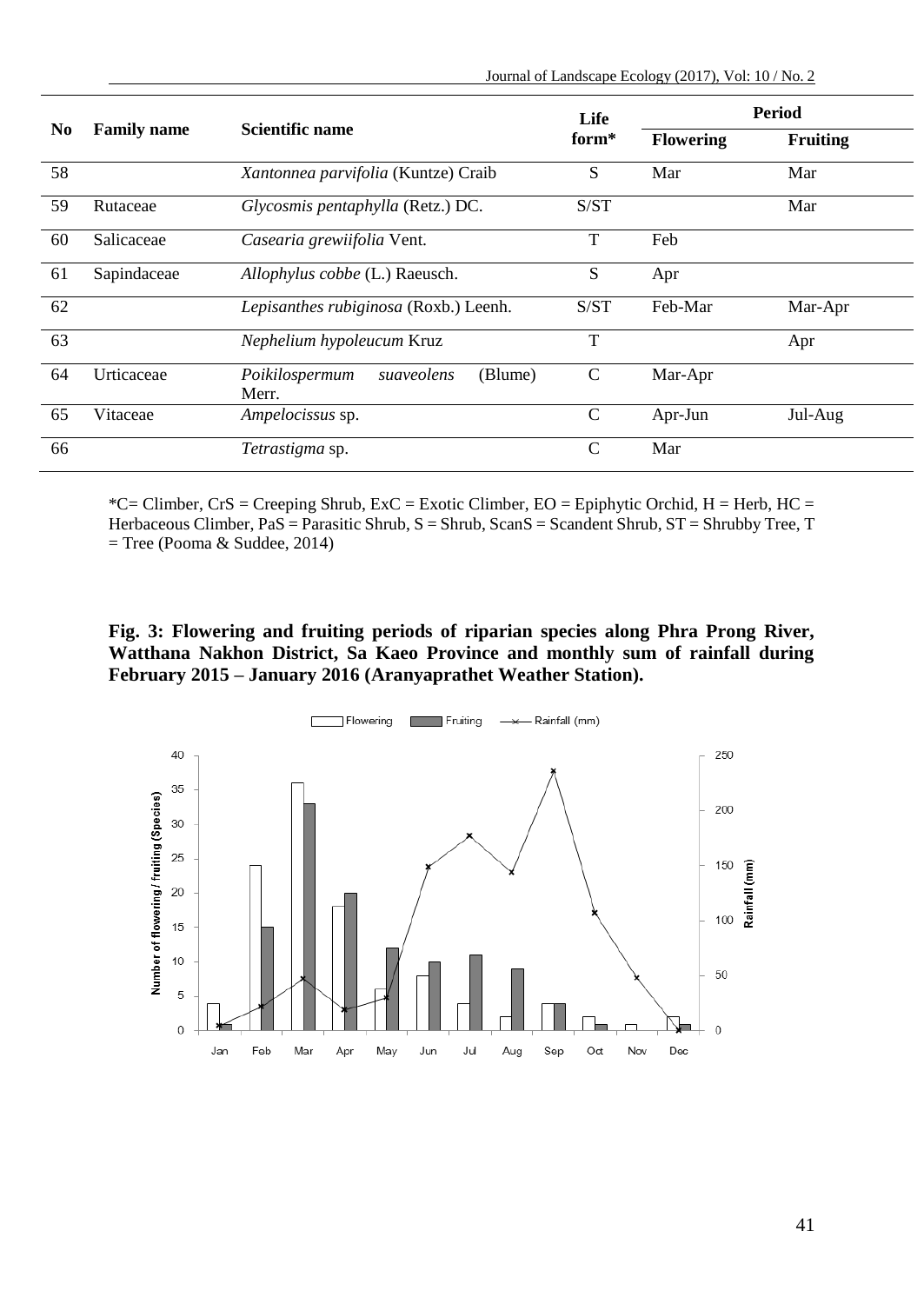#### **Germination test**

Seeds from *Xanthophyllum lanceatum* started to germinate four weeks after sowing. The germination rate (%) did not significantly differ between the two treatments, wet peat soil and dry sandy soil (Figure 4, *t*-test, *p*=0.55). A similar result was found in the length of dormancy, where mean length of dormancy in the two treatments were not statistically different (Table 2, *t-*test, *p*=0.14). *Crateva magna* seeds left in dry sandy soil started to germinate after three weeks, and after four weeks in wet peat soil. Seeds sown in dry sandy soil had a germination rate of 76%, significantly higher (Figure 5, *t-*test, *p*<0.01) than in wet peat soil with a rate of 37.3 %. The mean dormancy was also significantly different among the two treatments (Table 2, *t-*test, *p*=0.04). Seed germination percentages in both species were considered as high (70 %). *Hydnocarpus anthelminthicus* did not germinate during the 14 weeks experiment.

# **Fig. 4: Accumulative germination of** *Xanthophyllum lanceatum* **in different sowing medias, dry sandy soil and wet peat soil under nursery conditions**



**Fig. 5: Accumulative germination of** *Crateva magna* **in different sowing medias, dry sandy soil and wet peat soil under nursery conditions**

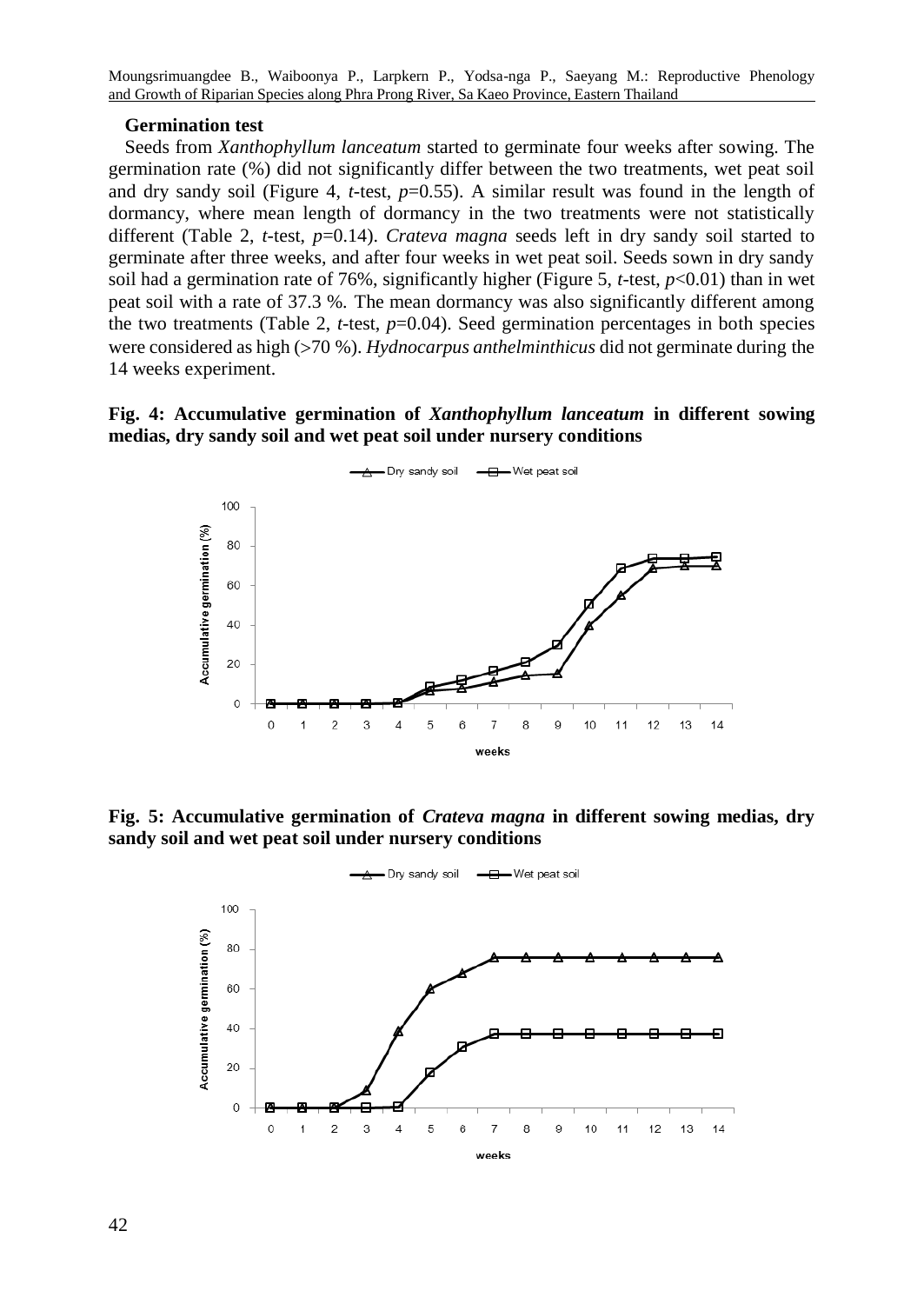|                         | <b>MLD</b> (Days) | <b>P-value</b> |             |
|-------------------------|-------------------|----------------|-------------|
| <b>Species</b>          | Dry sandy soil    | Wet peat soil  |             |
| Xanthophyllum lanceatum | $69.4 \pm 1.5$    | $65.9 \pm 1.2$ | $0.14^{NS}$ |
| Crateva magna           | $28.5 \pm 1.6$    | $35.0 \pm 1.6$ | 0.04        |

**Table 2: Median length of dormancy (MLD) of** *Xanthophyllum lanceatum* **and** *Crateva magna* **in different sowing media, dry sandy soil and wet peat soil**

 $NS = not statistically significant$ 

\* = difference significant at  $p<0.05$ 

## **Growth of riparian seedlings**

Seedlings of *Dipterocarpus alatus* presented significantly higher diameter growth rate during July- September than other monitoring periods. (ANOVA, *p*<0.01*,* Figure 6). The diameter growth of *Cinnamomum iners, Hydnocarpus anthelminthicus* and *Hopea odorata* seedlings were not significantly different among monitoring periods (Figure 6). Height growth rate of *D. alatus*, *H. anthelminthicus*, and *H. odorata* seedlings did not differ significantly among monitoring periods (Figure 7). Conversely, height growth rate of *C. iners* seedlings was significantly highest during January-March, compared to other periods (ANOVA, *p*<0.01, Figure 7).

**Fig. 6: Relative growth rate in diameter at ground level (D0) of natural riparian seedlings, Phra Prong River, Watthana Nakhon District, Sa Kaeo Province. Data are given as mean and standard errors are shown above the bars. Different letters in each column indicate significant differences within species (P0.01) using Tukey's HSD test. NS means not statistically significant differences within species using ANOVA**

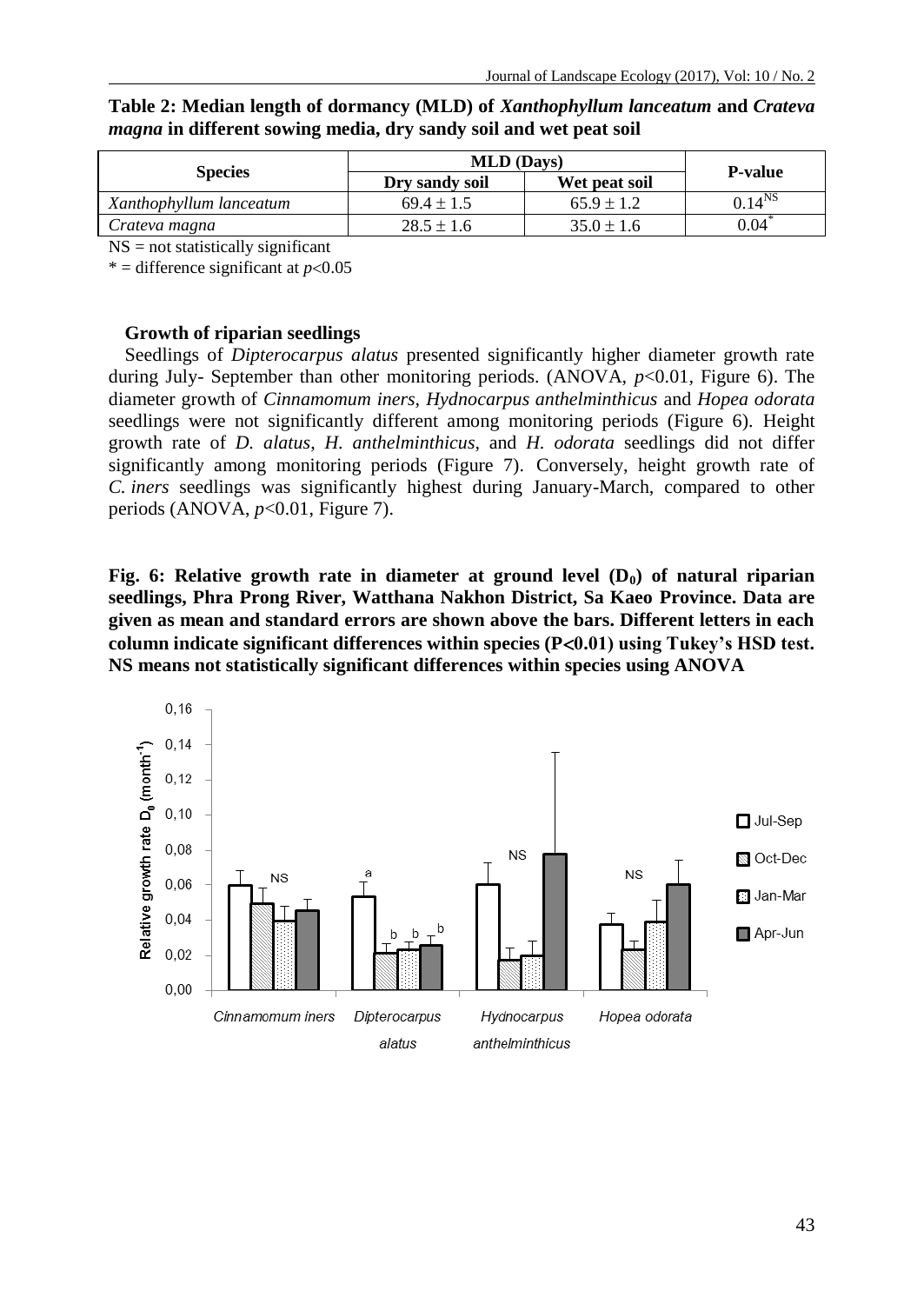**Fig. 7: Relative growth rate in total height (Ht) of natural riparian seedlings, Phra Prong River, Watthana Nakhon District, Sa Kaeo Province. Data are given as mean and standard errors are shown above the bars. Different letters in each column indicate significant differences within species (P0.01) using Tukey's HSD test. NS means not statistically significant differences within species using ANOVA**



## **DISCUSSION AND SUGGESTIONS**

The flowering and fruiting periods of 66 species from 36 families were observed monthly along the Phra Prong riparian forest, Watthana Nakhon District, Sa Kaeo Province, during February 2015 to January 2016. The number of species producing flowers fluctuated throughout the year, ranging from 1-36 species. The number of flowering and fruiting species sharply increased in February, March and April and achieved the highest number in March. Phra Prong riparian species had a favorable production of flowers and fruits during late dry to early wet season. A similar phenological pattern was found in forests in Northern Thailand, where a majority of dry tropical forest tree species had a flowering peak in March and a fruiting peak in April (Elliot *et al*., 1994). In the tropical region, with high relative air humidity and no pronounced dry season, riparian forest species have been reported to flower mostly when air temperature changes from cool to warm (Cascaes *et al*., 2013). On the other hand, in the tropical region where two seasons (wet and dry) are clearly defined, flowers are found to bloom mainly in the dry season and produce fruits in the wet season (de Azevedo *et al*., 2014). In addition, Savannas riparian species were found to have flowering and fruiting periods in the wet season (Silva *et al*., 2011). These findings suggested that variation of flowering and fruiting periods were highly site specific (Elliot *et al*., 1994; Kikim & Yodava, 2001; Sulistyawati *et al*. 2012).

Plant reproductive events correlate with climatic factors, such as rainfall, temperature, photoperiod, and soil moisture (Elliot *et al*., 1994; Kikim & Yodava, 2001; Silva *et al*., 2011; Sulistyawati *et al*. 2012; Cascaes *et al*., 2013; de Azevedo *et al*., 2014). In addition, biological factors, pollinators, dispersers, predators, and competitors, potentially influence plant cycles phenomena (Elliot *et al*., 1994, Cascaes *et al*., 2013). Phylogenetic constraints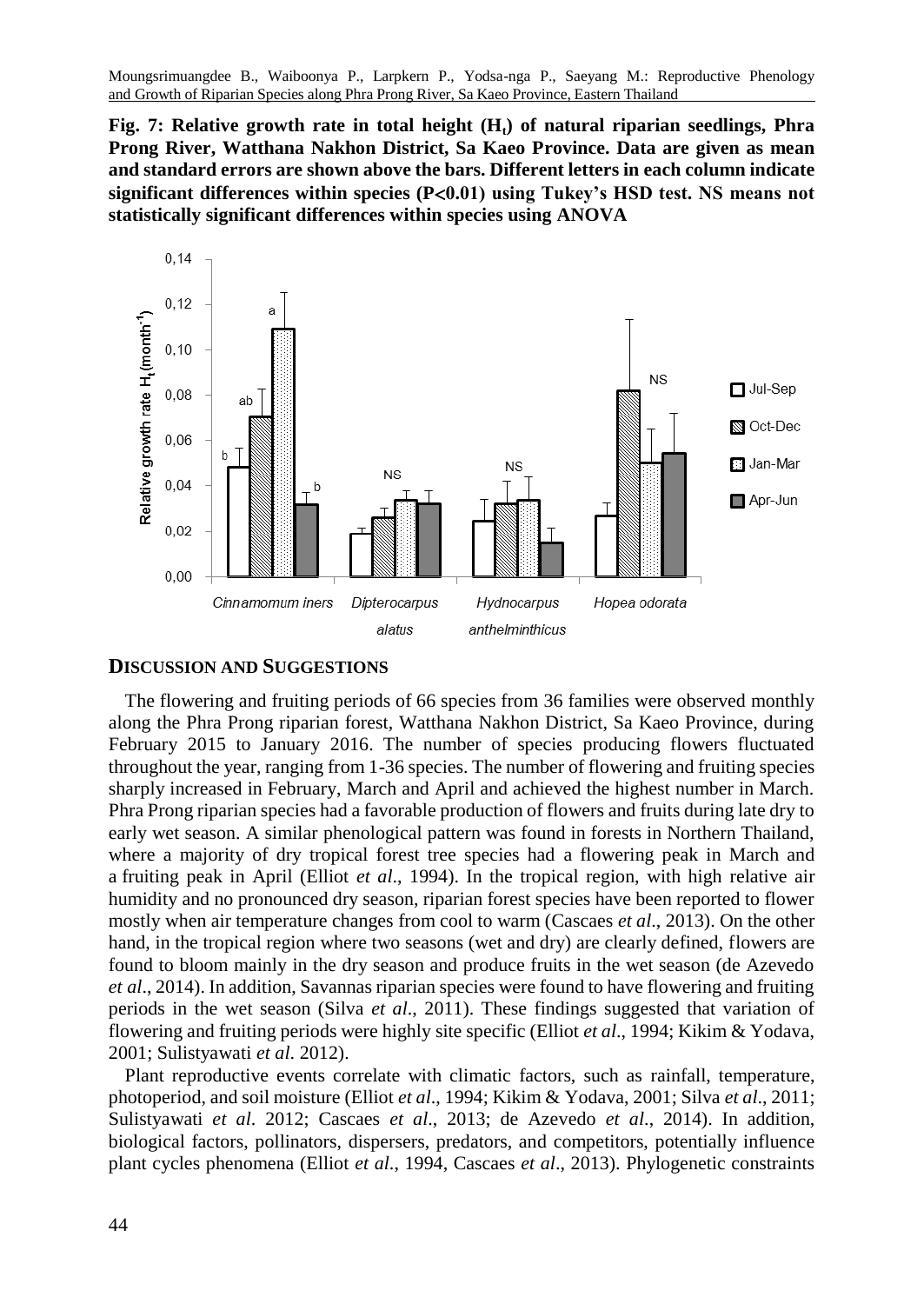are considered as an important factor, regulating the phenological events, and similar species are expected sharing similar flowering and fruiting patterns (Silva *et al*., 2011).

The riparian species flowering during the dry season, were beneficial for attracting pollinators since many tree species shed their leaves. Furthermore, it is also desirable with fruits ripening and seed disperse at the beginning of the rainy season, when conditions for seed germination and seedling survival are optimal (Elliot *et al*., 1994). This study suggests a need for further studies on the influences of environmental factors on riparian species phenology. Based on the results found in this study, the appropriate seed collecting time in Phra Prong riparian forest starts from February and continue until August. However, long-term monitoring could be implemented to generate a flowering and fruiting database for this area.

A number of species produced flowers and fruits more than once a year, for example, *Oxystelma esculentum, Capparis micracantha*, *Connarus cochinchinensis*, *Derris scandens*, and *Ficus racemosa*. Furthermore, some riparian species had long lasting flowering and fruiting periods, such as *Hydnocarpus anthelminthicus*, *Uvaria rufa*, and *Combretum latifolium*. Those species may play important roles in making food resources available for wildlife, during the time most other riparian species have low levels of flower and fruit production. Cascaes *et al*. (2013) found that flowering and fruiting species with long periods in Brazilian tropical forests could support local community with the natural resources such as ornithophilous species (*Fuchsia regia* and *Nematanthus tessmannii*) and zoochorous species (*Myrcia spectabilis*, *Rudgea jasminoides*, *Posoqueria latifolia* and *Cabralea canjerana*). These findings were not discussed for tropical forests in general, and they suggested that the pattern in duration of reproductive phases should be determined to understand the relationships of interspecies associations with the reproductive systems of the species (Cascaes *et al*., 2013).

Understanding of seed ecology of native species is necessary to improve forest restoration techniques. Many factors have been documented that affect seed germination, such as light, temperature, pH, water availability, and salinity (Young & Clement*s*, 2003; Garcia *et al*., 2006; Ghaderi-Far *et al*., 2010). We did a preliminarily test of the effect of different sowing media on seed germination. Germination of *Crateva magna* seeds sown in wet peat soil showed a remarkably decreased percent germination when compared with dry sandy soil. Different zones within the riparian forest buffer provide different soil characters. It is possible that seed germination of some riparian species is correlated with soil conditions exhibited in each riparian zone. Study on regeneration, composition and succession of riparian vegetation in the natural forest should be undergone to provide more insight into ecology of selected species for the management of riparian restoration.

Percent seed germination of *C. magna* and *Xanthophyllum lanceatum* were high in both species  $(270\%)$ . These two species can potentially be selected for nursery propagation for riparian restoration. Further tests could have emphasis on nursery propagation techniques and seedling growth in degraded sites. *Hydnocarpus anthelminthicus* seeds did not germinate after 14 weeks experiment. This species might need a longer dormancy than the study period. Seed germination experiments may need to be continued as well as study of pretreatment techniques.

In general, diameter growth of all studied riparian species did not statistically differ among seasons, except *Dipterocarpus alatus,* which seemed to respond positively to water availability by exhibiting higher growth rate during the wet season (July-September) than the other seasons. Height growth rate of *Cinnamomum iners* was greater during the dry season (January-March), whereas seasonal growth rate of the rest showed no significant differences. The growth pattern of riparian tree species tended to correlate with local climatic conditions,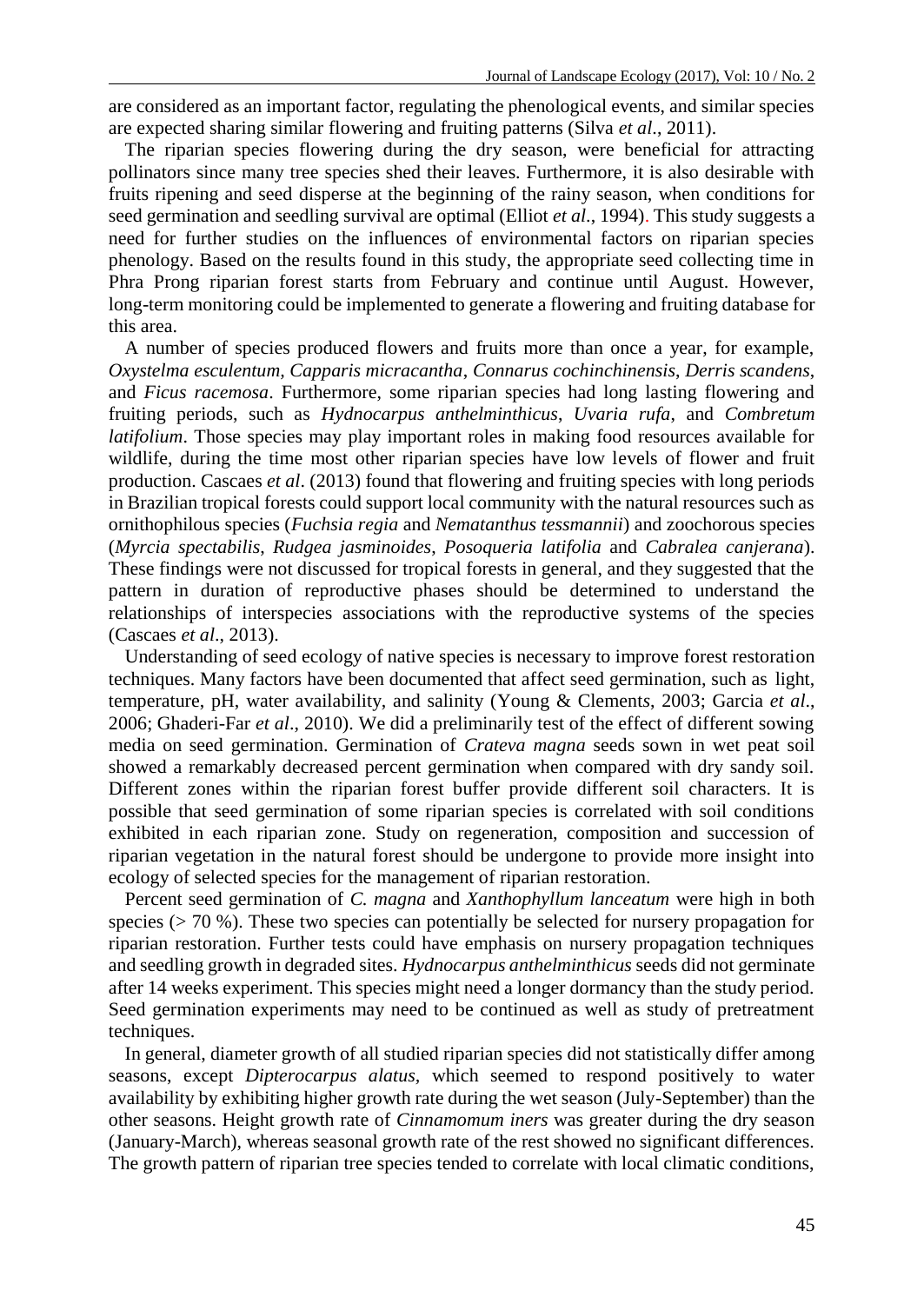which are affected by hydrology of riparian forest (Boakye *et al*., 2016). Regular and irregular flooding phenomena at the study site influencing growth responses of the plant community should be considered.

## **ACKNOWLEDGEMENTS**

This research was funded by a grant of Bodhivijjalaya College, Srinakharinwirot University (Research Project No. 392/2558). We thank Jarungsak Jangprang and Sataporn Samaikul for their helpful field assistance. We also thank Marit Eriksen for her valuable advices for improving our manuscript.

# **REFERENCES**

de Azevedo, I.F.P., Nunes, Y.R.F., de Avila, M.A., da Silva, D.L., Fernandes, G.W. & Veloso, R.B., (2014). Phenology of riparian tree species in a transitional region in Southeastern Brazil. *Brazilian Journal of Botany*. 37(1), 47-59.

Boakye, E.A., Gebrekirstos, A., N'da Hyppolite, D., Barnes, V.R., Kouamé, F.N., Kone, D., Porembski, S. and Bräuning, A., (2016). Influence of climatic factors on tree growth in riparian forests in the humid and dry savannas of the Volta basin, Ghana. *Trees*. 30(5), 1695-1709.

Bongard, P.M. & Wyatt, G., (2010). Riparian forest buffers for trout habitat improvement: design of riparian forest buffers. University of Minnesota Extension. Dakota County.

Broadmeadow, S. & Nisbet, T. R., (2004). The effects of riparian forest management on the freshwater environment: a literature review of best management practice. *Hydrology and Earth System Sciences Discussions*. 8(3), 286-305.

Cascaes, M.F., Citadini-Zanette, V. & Harter-Marques, B., (2013). Reproductive phenology in a riparian rainforest in the South of Santa Catarina State, Brazil. *Anais da Academia Brasileira de Ciencias.* 85(4), 1449-1460.

Elliott, S., Blakesley, D. & Hardwick, K., (2013). *Restoring tropical forests: a practical guide*. United Kingdom: Royal Botanic Gardens, Kew.

Elliott, S., Promkutkaew, S. & Maxwell, J.F., (1994). Flowering and seed production phenology of dry tropical forest trees in Northern Thailand. In *International Symposium on Genetic Conservation and Production of Tropical Forest Tree Seed, 14* – 16 *June 1993* (pp. 52 – 62). Chiang Mai, Thailand. ASEAN – Canada Forest Tree Seed Project.

Garcia, X., Hong, T.D. & Ellis, R.H., (2006). Seed dormancy and germination of *Ficus lundellii* and tropical forest restoration. *Tree Physiology.* 26, 81-85.

Ghaderi-Far, F., Gherekhloo, J. & Alimagham, M., (2010). Influence of environmental factors on seed germination and seedling emergence of Yellow Sweet Clover (*Melilotus officinalis*). *Planta Daninha.* 28(3), 463-469.

Gunderson, P., Lauren, A., Finer, L., Ring, E., Koivusalo, H., Saeersdal, M., Weslien, J., Siguurdsson, B. D., Hogbom, L., Laine, J. & Hansen, K., (2010). Environmental services provided from riparian forests in the Nordic Countries. *AMBIO*. 39, 555-566.

Kikim, A. & Yadava, P.S., (2001). Phenology of tree species in Subtropical Forests of Manipur in North Eastern India. *Tropical Ecology*. 42(2), 269-276.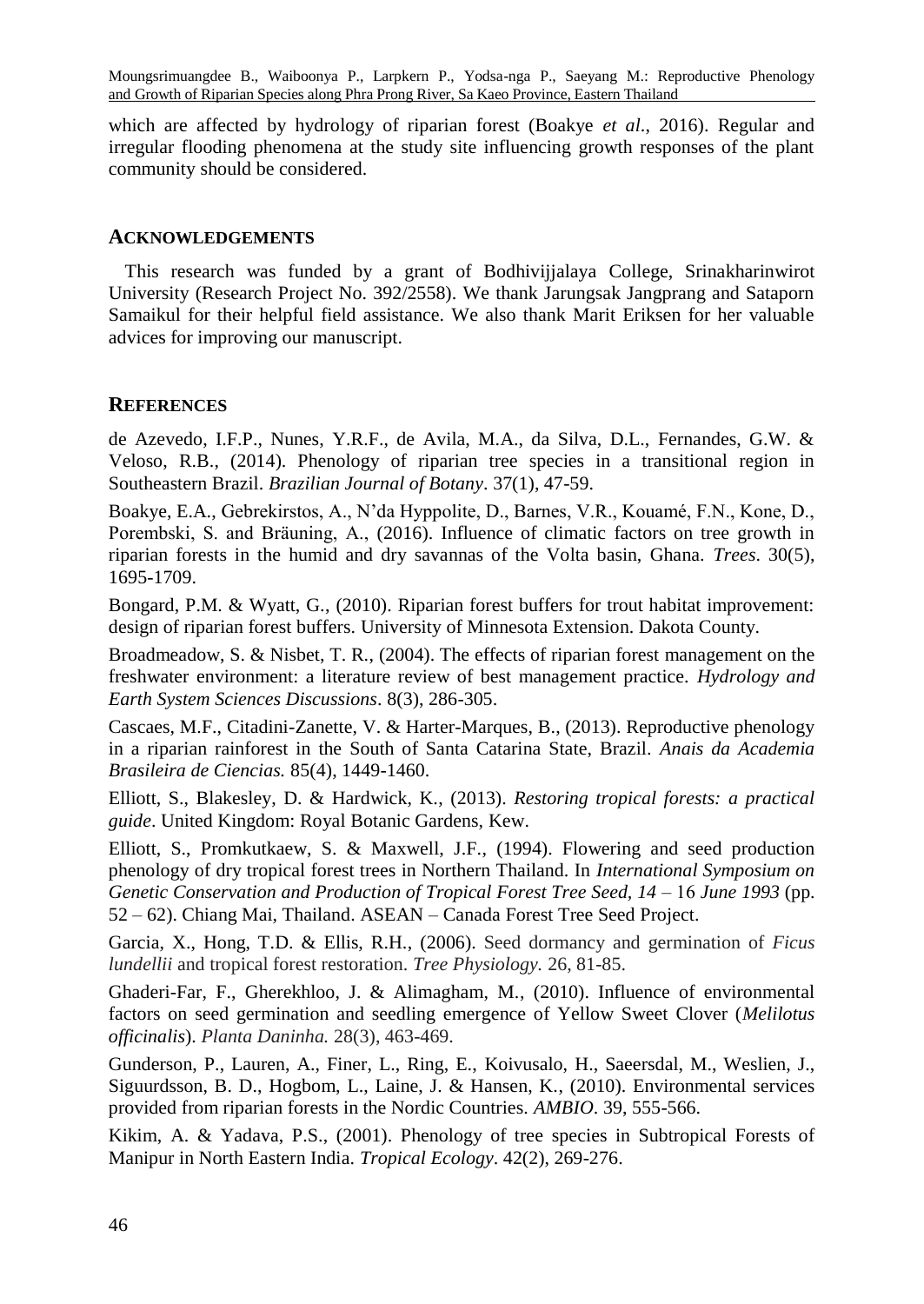Luke, S.H., Luckai, N.J., Burke, J.M. & Prepas, E.E., (2007). Riparian areas in the Canadian Boreal Forest and linkages with water quality in streams. *Environmental Reviews*. 15, 79–97.

Mayer, P.M., Reynolds, S.K., McMutchen, M.D. & Canfield, T.J., (2007). Metaanalysis of nitrogen removal in riparian buffers. *Journal of Environment Quality*. 36, 1172–1180.

Merritt, D.M. & Cooper, D.J., (2000). Riparian vegetation and channel change in response to river regulation: a comparative study of the regulated and unregulated streams in the Green River Basin. Regulated River: *Research & Management*. 16, 543–564.

Meteorological Department, (2016). *Meteorological Data Year 2006-2016 from Aranyaprathet Weather Station*. Bangkok.

Moungsrimuangdee, B., Boonsri, H. & Larpkern, P., (2017). Utilization of forest products in the riparian forest along Phra Prong Canal, Watthana Nakhon District, Sa Kaeo Province. *Srinakharinwirot Research and Development (Journal of Humanities and Social Sciences)*. In press.

Moungsrimuangdee, B. & Nawajongpan, T., (2016). A Survey of riparian species in the Bodhivijjalaya College's Forest, Srinakharinwirot University, Sa Kaeo. *Thai Journal of Forestry*. 35(3), 15-29.

Moungsrimuangdee, B., Kanin, W., Larpkern, P. & Kosuwan, S., (2015). Species diversity and forest cover changes of Khlong Phra Prong, Sa Kae Province. In *Ecological Knowledge for Sustainable Management, 22 – 23 January 2015* (pp. 160 – 168). Phitsanulok, Thailand. Thai Forest Ecological Research Network (T-Fern).

[Pavlovic, P.](http://www.ncbi.nlm.nih.gov/pubmed/?term=Pavlovi%C4%87%20P%5BAuthor%5D&cauthor=true&cauthor_uid=26184864)[, Mitrovic, M.,](http://www.ncbi.nlm.nih.gov/pubmed/?term=Mitrovi%C4%87%20M%5BAuthor%5D&cauthor=true&cauthor_uid=26184864) Dordevic, D., Sakan, S., Slobodnik, J., Liska, I., Csanyi, B. Jaric, S., Kostic, O., Pavlovic, D., Marinkovic, N., Tubic, B. & Paunovic, M., (2016). Assessment of the contamination of riparian soil and vegetation by trace metals — A Danube River case study. *Science of the Total Environment*. 540, 396-409.

Pooma, R., & Suddee, S., (2014). *Thai Plant Names Tem Smitinand Revised Edition 2014*. Bangkok: Office of the Forest Herbarium, Department of National Park, Wildlife and Plant Conservation Department.

Saint-Laurent, D., Hahni, M., St-Laurent, J. & Baril, F., (2010). Comparative assessment of soil contamination by lead and heavy metals in riparian and agricultural areas (Southern Québec, Canada). *International Journal of Environmental Research and Public Health*. 7, 3100-3114.

Silva, I., da Silva, D.M., de Carvaiho, G.H. & Batalha, M.A., (2011). Reproductive phenology of Brazilian savannas and riparian forests: environmental and phylogenetic issues. *Annuls of Forest Science.* 68, 1207-1215.

Sulistyawati, E., Mashita, N., Setiawan, N.N., Choesin, D.N. & Suryana, P., (2012). Flowering and fruiting phenology of tree species in Mount Papandayan Nature Reserve, West Java, Indonesia*. Tropical Life Sciences Research.* 23(2), 81-95.

USDA National Agroforestry Center, (1997, October). Agroforestry notes: riparian buffer for agricultural land. Retrieved October 15, 2015, from http://www.extension.umn.edu/ environment/agroforestry/components/RFB-literature-review.pdf

Waiboonya, P., Meesena, J., Larpkern, P., Yodsa-nga, P. & Moungsrimuangdee, B., (2016). Diversity of birds during winter in the riparian forest along Phra Prong Canal, Watthana Nakhon District, Sa Kaeo Province. In *Biological and Cultural Diversity: Living in Harmony, 15 – 17 June 2016* (pp. 215 – 222). Nan, Thailand: National Science and Technology Development Agency and Biodiversity Research and Training Program.

Young, J.A. & Clements, C.D., (2003). Seed germination of Willow species from a desert